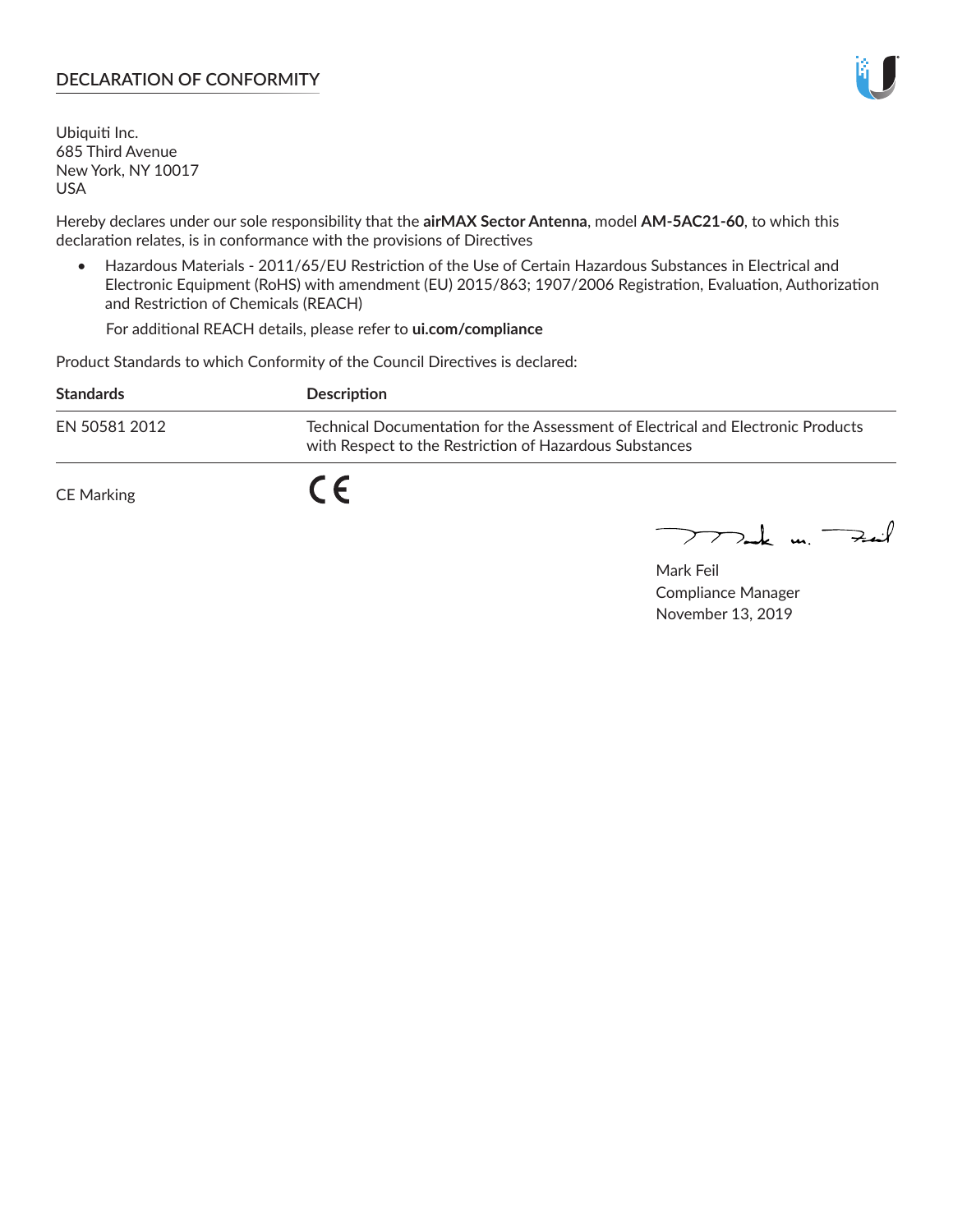# **DECLARATION OF CONFORMITY**



## **български** [Bulgarian]

С настоящото UBIQUITI декларира, че това устройство AM-5AC21-60 отговаря на основните изисквания и други приложими разпоредби на Директива 2011/65/ЕС с изменение (ЕС) 2015/863.

### **Hrvatski** [Croatian]

Tvrtka UBIQUITI ovim putem izjavljuje da je ovaj uređaj AM-5AC21-60 u skladu s osnovnim zahtjevima i ostalim bitnim odredbama direktiva 2011/65/EU i dopunom (EU) 2015/863.

# **Čeština** [Czech]

Společnost UBIQUITI tímto prohlašuje, že zařízení AM-5AC21-60 splňuje základní požadavky a jiné související podmínky směrnice 2011/65/EU a dodatku (EU) 2015/863.

### **Dansk** [Danish]

Hermed erklærer UBIQUITI, at denne AM-5AC21-60-enhed overholder de essentielle krav og andre relevante bestemmelser i direktivet 2011/65/EU med tillæg (EU) 2015/863.

### **Nederlands** [Dutch]

UBIQUITI verklaart hierbij dat dit AM-5AC21-60-apparaat voldoet aan de essentiële vereisten en andere relevante voorwaarden uit de Europese richtlijn 2011/65/EU en gedelegeerde richtlijn (EU) 2015/863.

#### **English**

Hereby, UBIQUITI, declares that this AM-5AC21-60 device, is in compliance with the essential requirements and other relevant provisions of Directive 2011/65/EU with amendment (EU) 2015/863.

### **Eesti keel** [Estonian]

Käesolevaga kinnitab UBIQUITI, et antud AM-5AC21-60 seade vastab direktiivis 2011/65/EL välja toodud põhilistele nõuetele ning muudele asjakohastele sätetele, koos parandusega (EL) 2015/863.

## **Suomi** [Finnish]

UBIQUITI vakuuttaa täten, että tämä AM-5AC21-60-laite on direktiivien 2011/65/EU ja (EU) 2015/863 oleellisten vaatimusten ja muiden ehtojen mukainen.

#### **Français** [French]

Par les présentes, UBIQUITI déclare que ce dispositif AM-5AC21-60 est conforme aux exigences essentielles et aux autres dispositions pertinentes de la directive 2011/65/UE avec l'amendement (UE) 2015/863.

## **Deutsch** [German]

UBIQUITI erklärt hiermit, dass dieses Gerät AM-5AC21-60 den grundlegenden Anforderungen und anderen relevanten Bestimmungen der Richtlinien 2011/65/EU und (EU) 2015/863 entspricht.

#### **Ελληνικά** [Greek]

Δια του παρόντος η UBIQUITI δηλώνει ότι αυτή η συσκευή AM-5AC21-60 συμμορφώνεται με τις βασικές απαιτήσεις και άλλες σχετικές διατάξεις της Οδηγίας 2011/65/ΕΕ με την τροποποίηση (ΕΕ) 2015/863.

## **Magyar** [Hungarian]

Az UBIQUITI kijelenti, hogy a(z) AM-5AC21-60 számú eszköz megfelel a 2011/65/EU irányelv (EU) 2015/863. számú módosítása alapvető követelményeinek és egyéb vonatkozó rendelkezéseinek.

#### **Íslenska** [Icelandic]

UBIQUITI lýsir því hér með yfir að AM-5AC21-60 er í samræmi við nauðsynlegar kröfur og önnur viðeigandi ákvæði í tilskipun 2011/65/EU ásamt viðbótum í (EU) 2015/863.

#### **Italiano** [Italian]

Con la presente, UBIQUITI dichiara che il presente dispositivo AM-5AC21-60 è conforme ai requisiti essenziali e alle altre disposizioni pertinenti della direttiva 2011/65/UE con l'emendamento (UE) 2015/863.